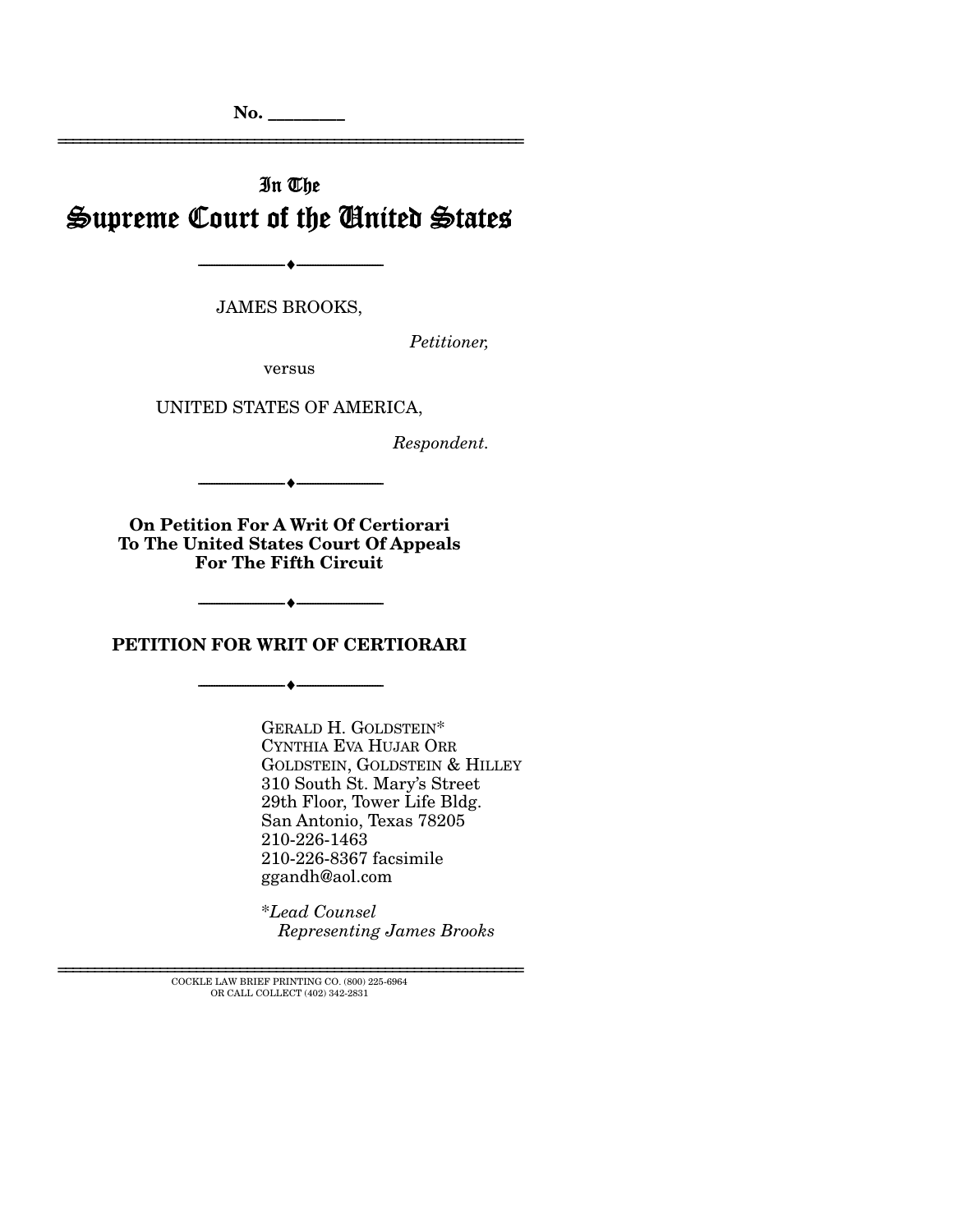## **SOLE QUESTION PRESENTED**

Whether this Court's decision in *Global-Tech Appliances, Inc. v. SEB S.A.,* \_\_\_ U.S. \_\_\_, 131 S.Ct. 2060, 179 L.Ed.2d 1167 (2011) defining "willful blindness," allows a court to substitute "recklessness" or "passive ignorance" for knowledge that one's conduct is unlawful in a complex regulatory criminal case.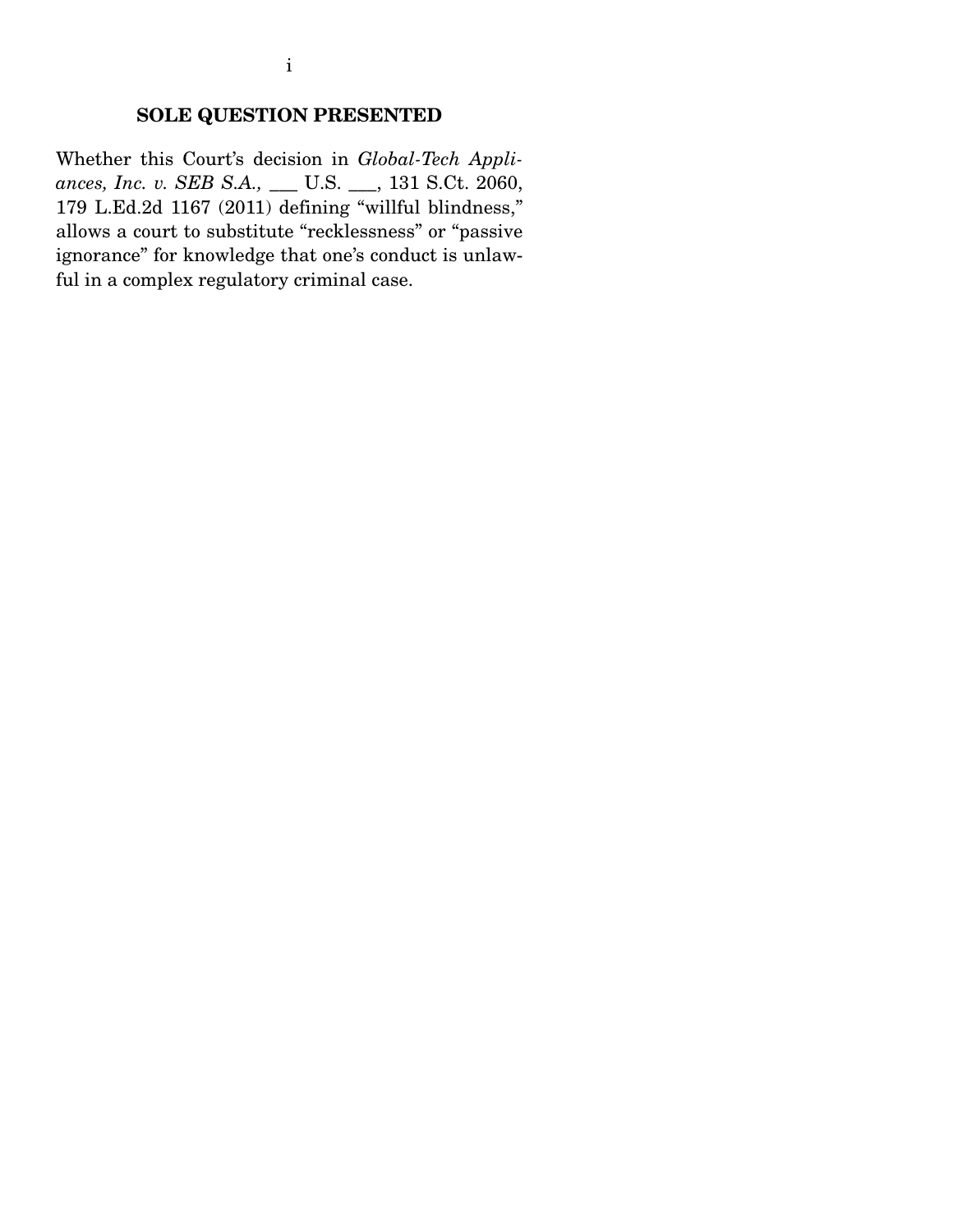## **PARTIES TO THE PROCEEDING AND CORPORATE DISCLOSURE**

 The party to the proceeding in the Fifth Circuit, whose judgment is sought to be reviewed, is Petitioner James Brooks.

 James Patrick Phillips and Wesley C. Walton were co-defendants in the underlying action and appellants below, but are not parties to this petition. They are filing separately.

 Petitioner James Brooks makes a different argument than Petitioners Walton and Phillips concerning *mens rea* in complex regulatory criminal cases. Walton and Phillips also raise an issue that is unique to them concerning defense witness immunity in their separate petition.

No corporations are parties in this proceeding.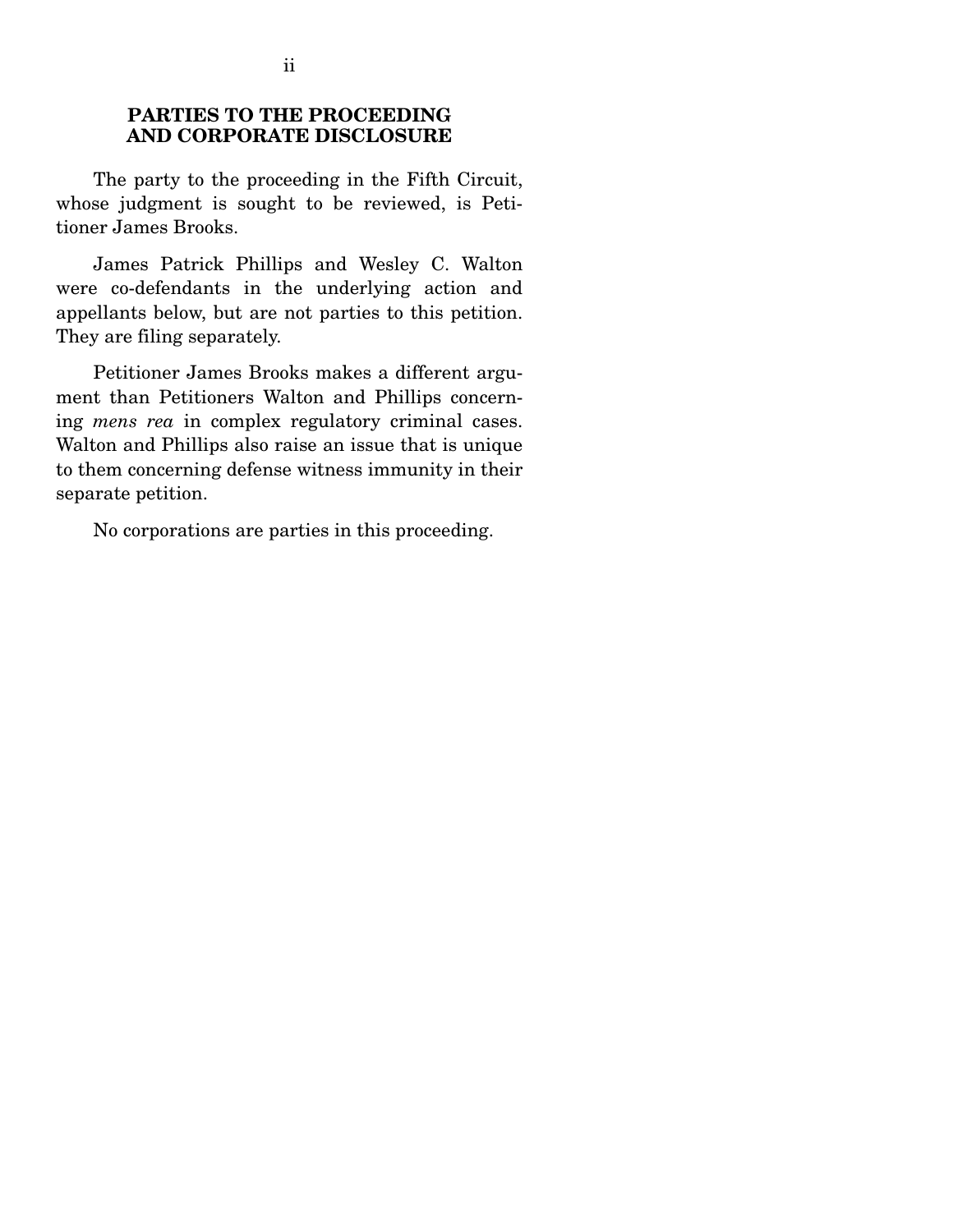## TABLE OF CONTENTS

|--|

| SOLE QUESTION PRESENTED             | $\mathbf{i}$             |
|-------------------------------------|--------------------------|
| PARTIES TO THE PROCEEDING AND COR-  |                          |
|                                     | ii                       |
|                                     | iii                      |
|                                     | iv                       |
| PETITION FOR WRIT OF CERTIORARI     | 1                        |
|                                     | 1                        |
|                                     | 1                        |
| STATUTORY PROVISIONS INVOLVED       | $\overline{2}$           |
| STATEMENT OF THE CASE AND BASIS FOR |                          |
| FEDERAL JURISDICTION                | 3                        |
|                                     | $\overline{\mathcal{A}}$ |
| REASONS FOR GRANTING THE PETITION   | 7                        |
| CONCLUSION AND PRAYER               | 16                       |

## APPENDIX

| Opinion – United States of America v. James          |
|------------------------------------------------------|
| Brooks, Wesley C. Walton, James Patrick              |
| Phillips in the United States Court of Ap-           |
| peals for the Fifth Circuit, No. 09-20871 (May       |
|                                                      |
| Court's Instructions to the Jury $(R. 3426)$ App. 82 |
|                                                      |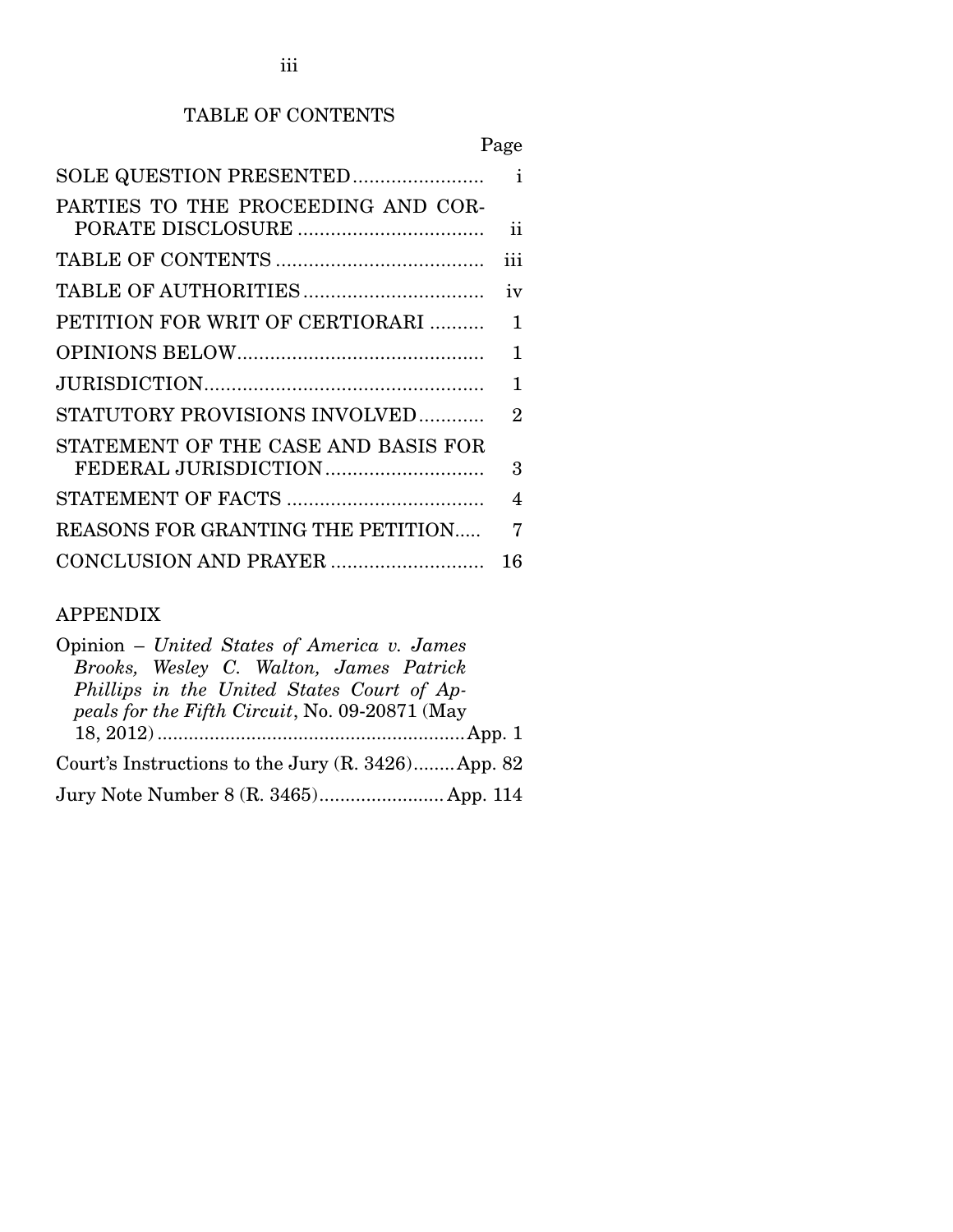iv

# TABLE OF AUTHORITIES

# Page

# CASES

| Bryan v. United States, 542 U.S. 184, 118 S.Ct.                                           |
|-------------------------------------------------------------------------------------------|
| Cheek v. United States, 498 U.S. 192, 111 S.Ct.<br>604, 112 L.Ed.2d 617 (1991) 12, 15, 16 |
| Global-Tech Appliances, Inc. v. SEB S.A., __<br>U.S. __, 131 S.Ct. 2060, 179 L.Ed.2d 1167 |
| Ratzlaf v. United States, 510 U.S. 135, 114<br>S.Ct. 655, 126 L.Ed.2d 615 (1994)15        |
| United States v. Brooks, 681 F.3d 678 (5th Cir.                                           |
| United States v. Davis, 583 F.2d 190 (5th Cir.                                            |
| United States v. De Jesus-Viera, 655 F.3d 52                                              |
| United States v. Denson, 11-1042, 2012 WL<br>3125111 (1st Cir., Aug. 2, 2012)11           |
| United States v. Gray, 751 F.2d 733 (5th Cir.                                             |
| United States v. Heredia, 483 F.3d 913 (9th Cir.                                          |
| United States v. Ojebode, 957 F.2d 1218 (5th                                              |
| United States v. Pabey, 664 F.3d 1084 (7th Cir.                                           |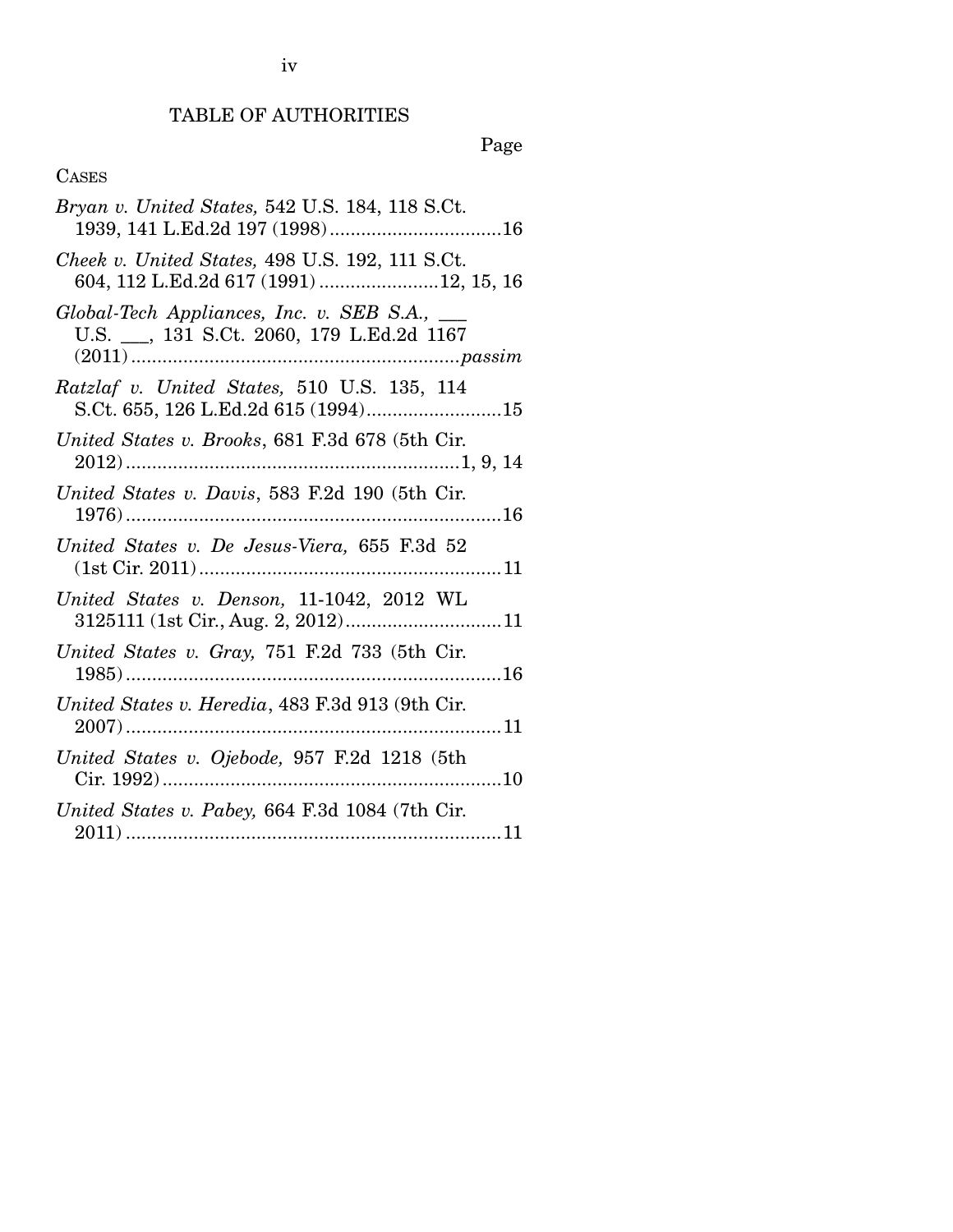# TABLE OF AUTHORITIES – Continued

|                                               |  |  | Page |
|-----------------------------------------------|--|--|------|
| United States v. Schilleci, 545 F.2d 519 (5th |  |  |      |
| United States v. Valencia, 394 F.3d 352 (5th  |  |  |      |

## STATUTES AND RULES

## **OTHER**

| Third Circuit Pattern Jury Instruction 5.0610                                             |  |
|-------------------------------------------------------------------------------------------|--|
| Fifth Circuit Pattern Jury Instruction 1.37 8, 9, 10                                      |  |
|                                                                                           |  |
|                                                                                           |  |
|                                                                                           |  |
| Without Intent: How Congress is Eroding the<br>Criminal Intent Requirement in Federal Law |  |
|                                                                                           |  |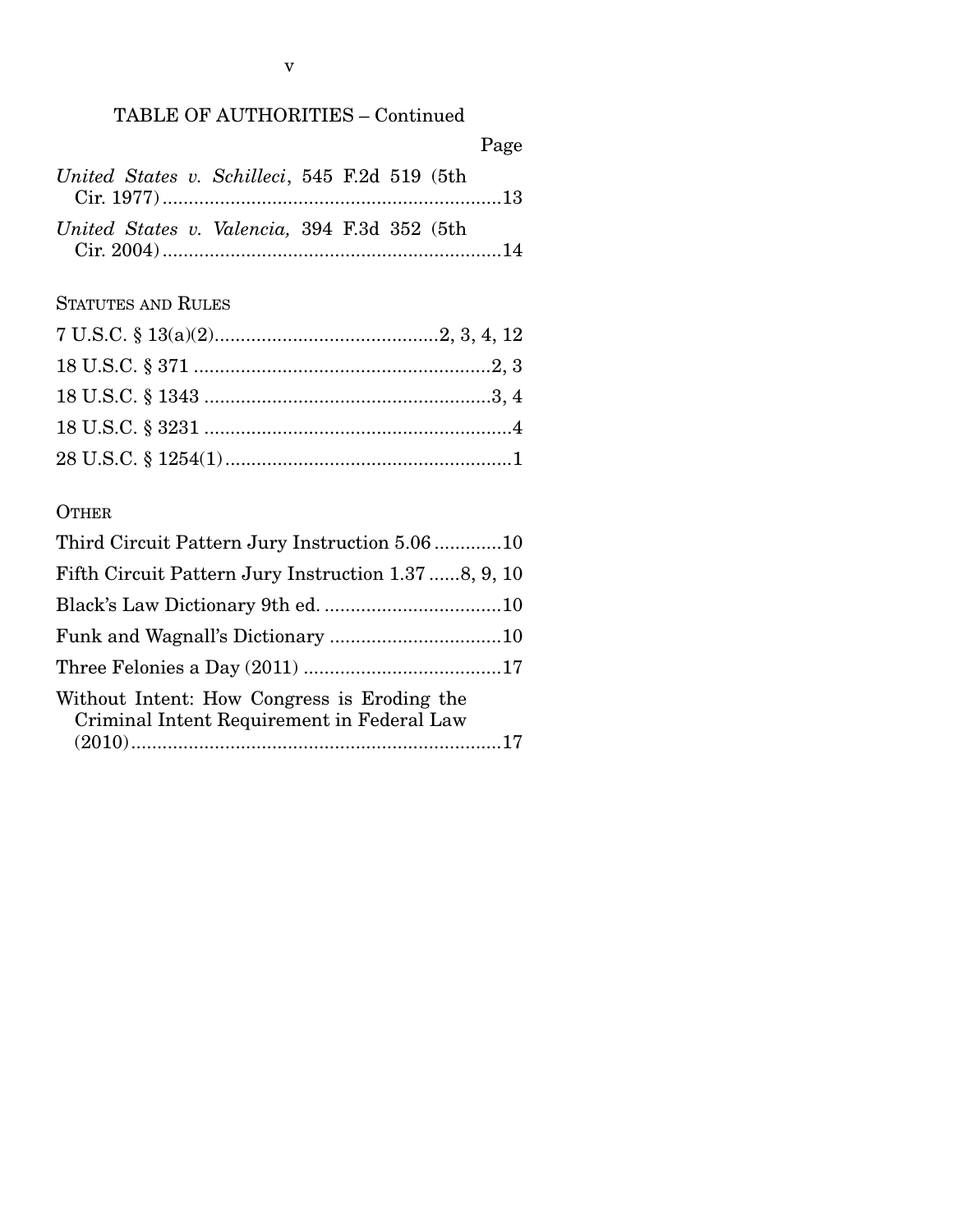### **PETITION FOR WRIT OF CERTIORARI**

 The Petitioner respectfully prays that a writ of certiorari issue to review the judgment below.

 $-$ 

**OPINIONS BELOW** 

 The Opinion of the United States Court of Appeals for the Fifth Circuit is appended here as App. 1- 81. The Jury Instructions from trial are appended here as App. 82-113 and the Jury Note is appended here as App. 114-115.

#### **JURISDICTION**

--------------------------------- i ---------------------------------

 On May 18, 2012, the United States Court of Appeals for the Fifth Circuit entered its judgment and opinion affirming the district court's judgment. *United States v. Brooks*, 681 F.3d 678 (5th Cir. 2012) App. 1-81. The jurisdiction of this Court is invoked under 28 U.S.C. § 1254(1).

 $-$ 

1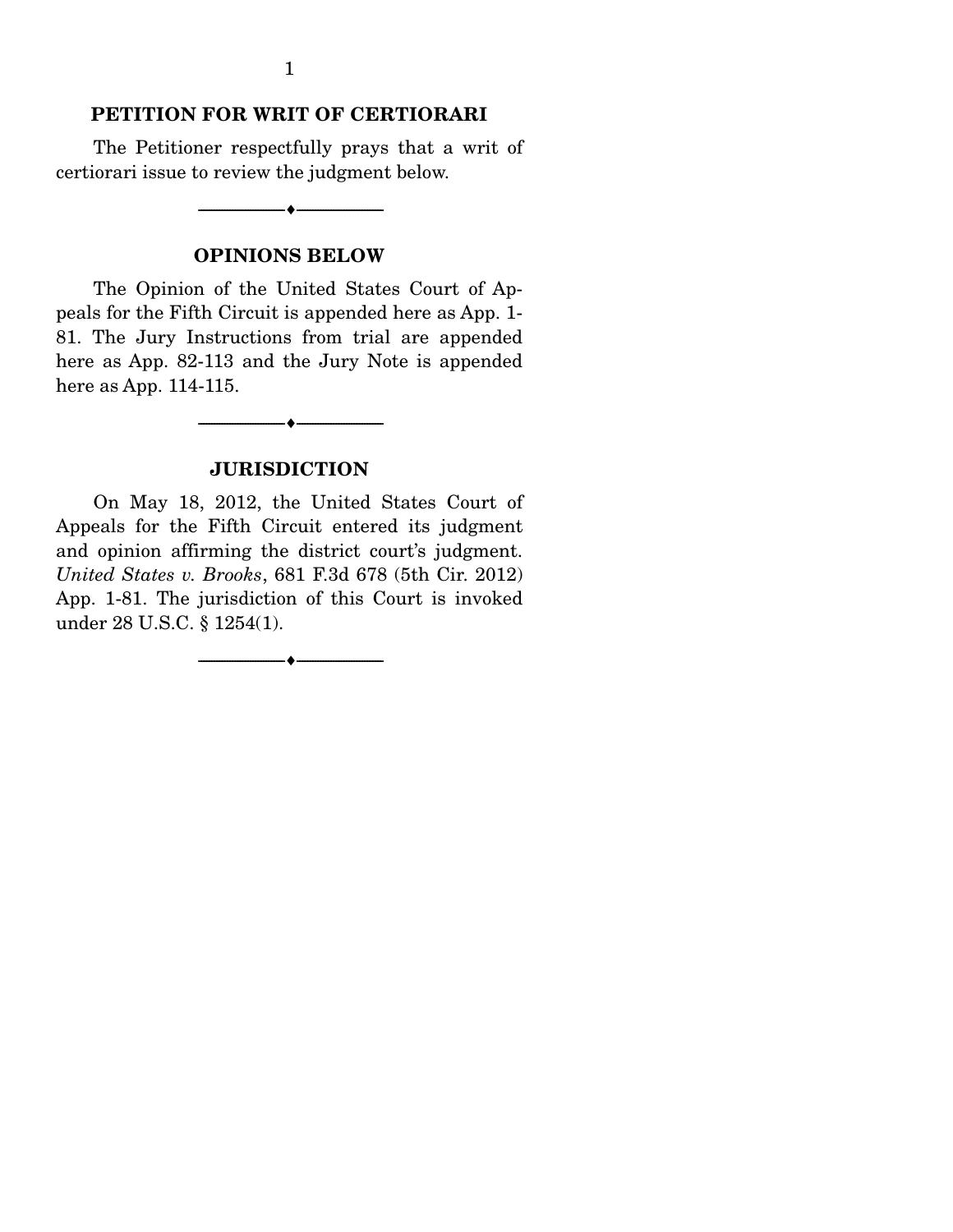7 U.S.C. § 13. Violations generally; punishment; costs of prosecution

(a) Felonies generally

. . .

It shall be a felony punishable by a fine of not more than \$1,000,000 or imprisonment for not more than 10 years, or both, together with the costs of prosecution, for:

**(2)** Any person to manipulate or attempt to manipulate the price of any commodity in interstate commerce, or for future delivery on or subject to the rules of any registered entity, or of any swap, or to corner or attempt to corner any such commodity or knowingly to deliver or cause to be delivered for transmission through the mails or interstate commerce by telegraph, telephone, wireless, or other means of communication false or misleading or knowingly inaccurate reports concerning crop or market information or conditions that affect or tend to affect the price of any commodity in interstate commerce, or knowingly to violate the provisions of section 6, section 6b, subsections (a) through (e) of subsection 6c, section 6h, section 6*o*(1), or section 23 of this title.

 18 U.S.C. § 371. Conspiracy to commit offense or to defraud United States

If two or more persons conspire either to commit any offense against the United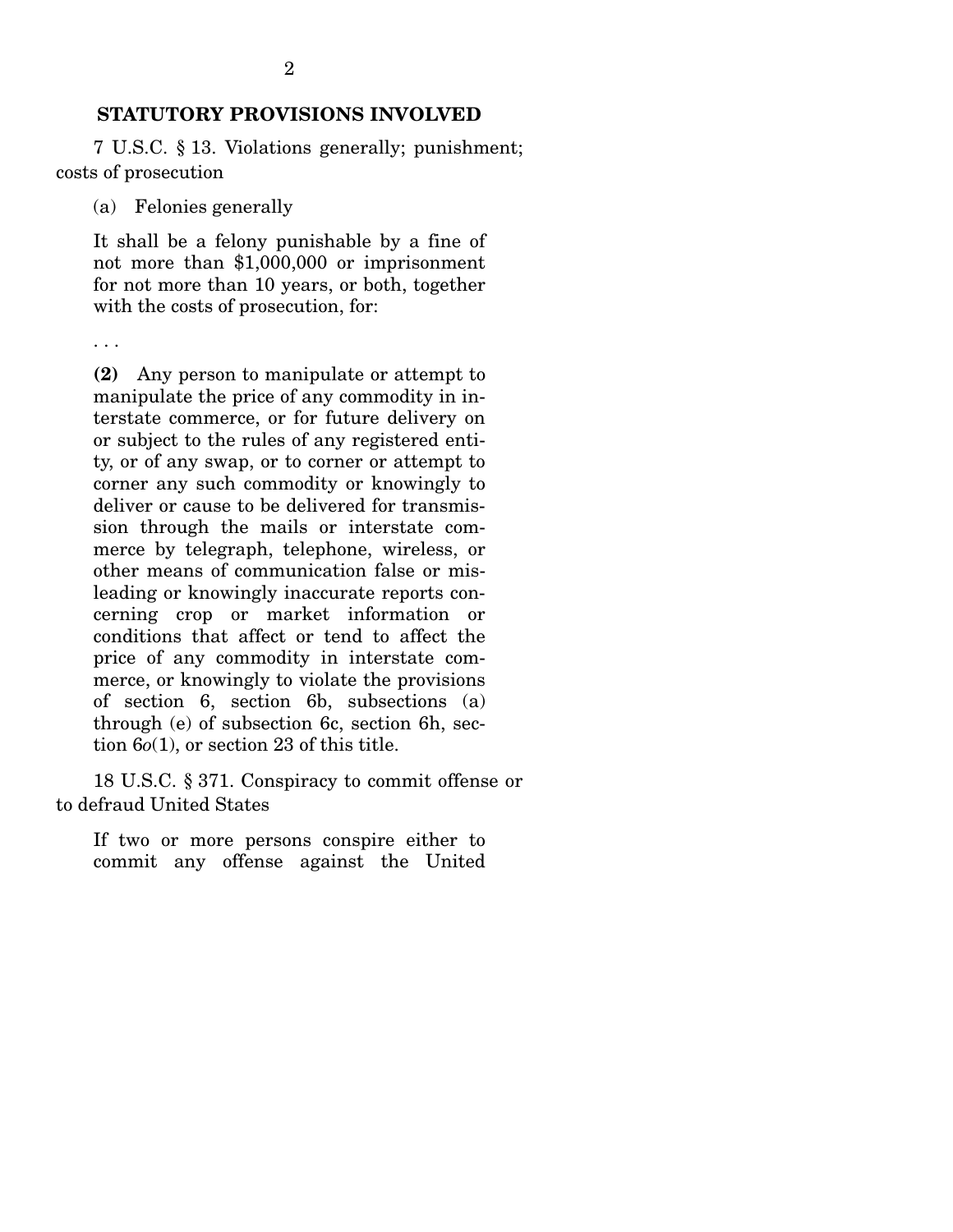States, or to defraud the United States, or any agency thereof in any manner or for any purpose, and one or more of such persons do any act to effect the object of the conspiracy, each shall be fined under this title or imprisoned not more than five years, or both.

 18 U.S.C. § 1343. Fraud by wire, radio, or television

Whoever, having devised or intending to devise any scheme or artifice to defraud, or for obtaining money or property by means of false or fraudulent pretenses, representations, or promises, transmits or causes to be transmitted by means of wire, radio, or television communication in interstate or foreign commerce, any writings, signs, signals, pictures, or sounds for the purpose of executing such scheme or artifice, shall be fined under this title or imprisoned not more than 20 years, or both.

### **STATEMENT OF THE CASE AND BASIS FOR FEDERAL JURISDICTION**

--------------------------------- i ---------------------------------

 This Indictment alleged that natural gas traders violated the Commodities Exchange Act ("CEA") and wire fraud statute by providing false information to private trade magazines. Appellant James Brooks – former employee of El Paso Merchant Energy Corporation, the energy trading subsidiary of El Paso Corporation – was charged in a 49 count Indictment with 1 count of conspiracy, 18 U.S.C. § 371, and 24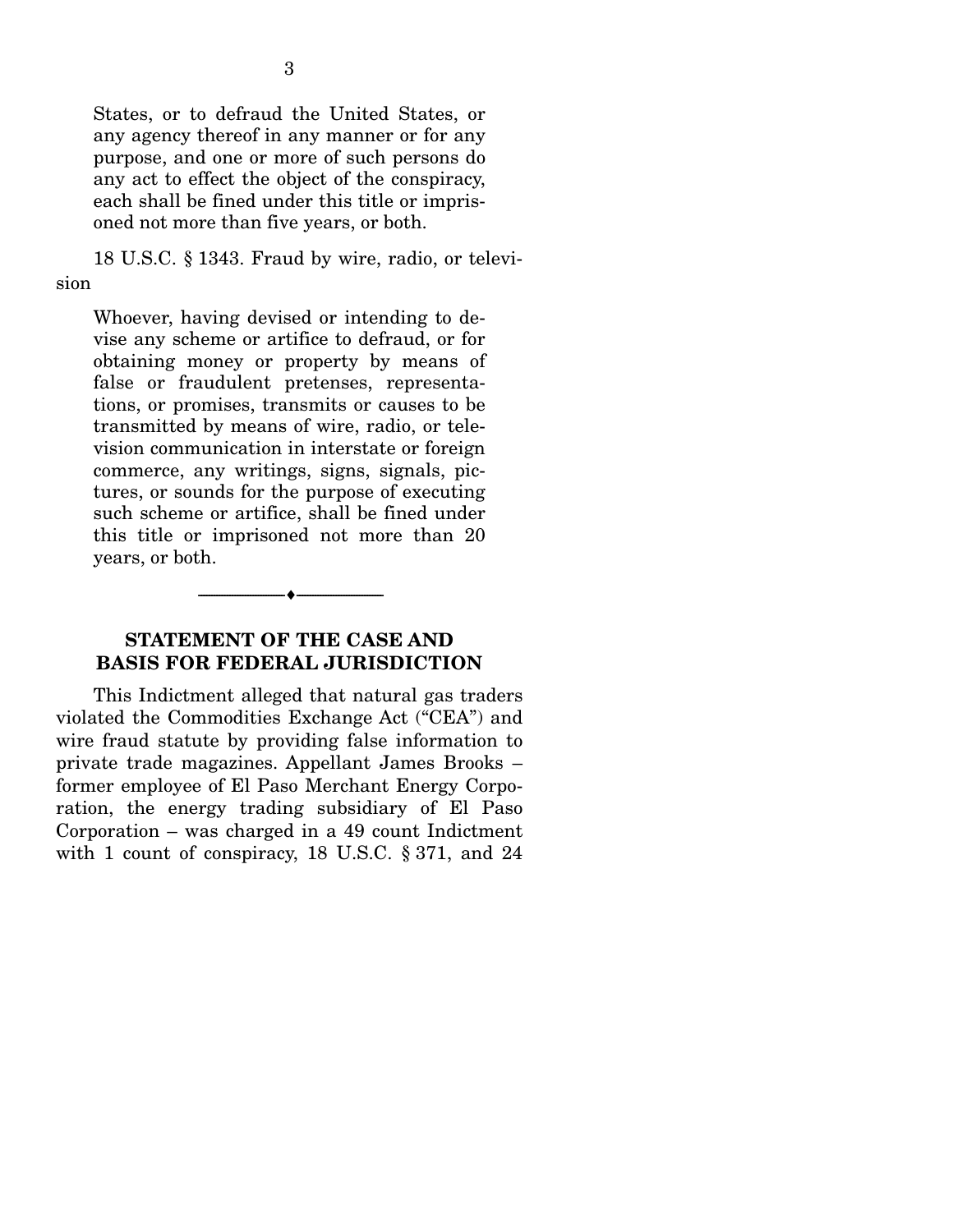counts each of false reporting in violation of the CEA, 7 U.S.C. § 13(a)(2) and wire fraud, 18 U.S.C. § 1343. R. 1163.<sup>1</sup> The District Court had jurisdiction of the case under 18 U.S.C. § 3231. After thirty-two days of trial, three days of deliberation, a jury note and written response from the Court, the jury reached a split verdict. Brooks was convicted of 45 counts. R. 3470- 3520. The District Court sentenced Brooks to 168 months in prison. R. 11874 *et seq.* The Fifth Circuit Court of Appeals affirmed the trial court's decision on May 18, 2012. The Petitioner now respectfully requests this Honorable Court to issue a writ of certiorari and to reverse the Fifth Circuit's decision.

#### **STATEMENT OF FACTS**

--------------------------------- i ---------------------------------

 The Indictment alleged that El Paso Merchant Energy, Inc., a natural gas trading company reported false trade information by sending faxes and emails to industry newsletters<sup>2</sup> in response to their requests for monthly gas trading prices. The Indictment also alleged that the defendants committed wire fraud by this reporting and conspired to commit both offenses.

 James Brooks (hereinafter "Brooks") was employed at El Paso Merchant Energy, Inc. (hereinafter

 $1$  The appellate record is cited as R. followed by the bates number of the electronic page in the record.

<sup>2</sup> The industry newsletters in question were *Inside FERC*  (hereinafter "IFERC") and *Natural Gas Intelligence* (hereinafter "NGI").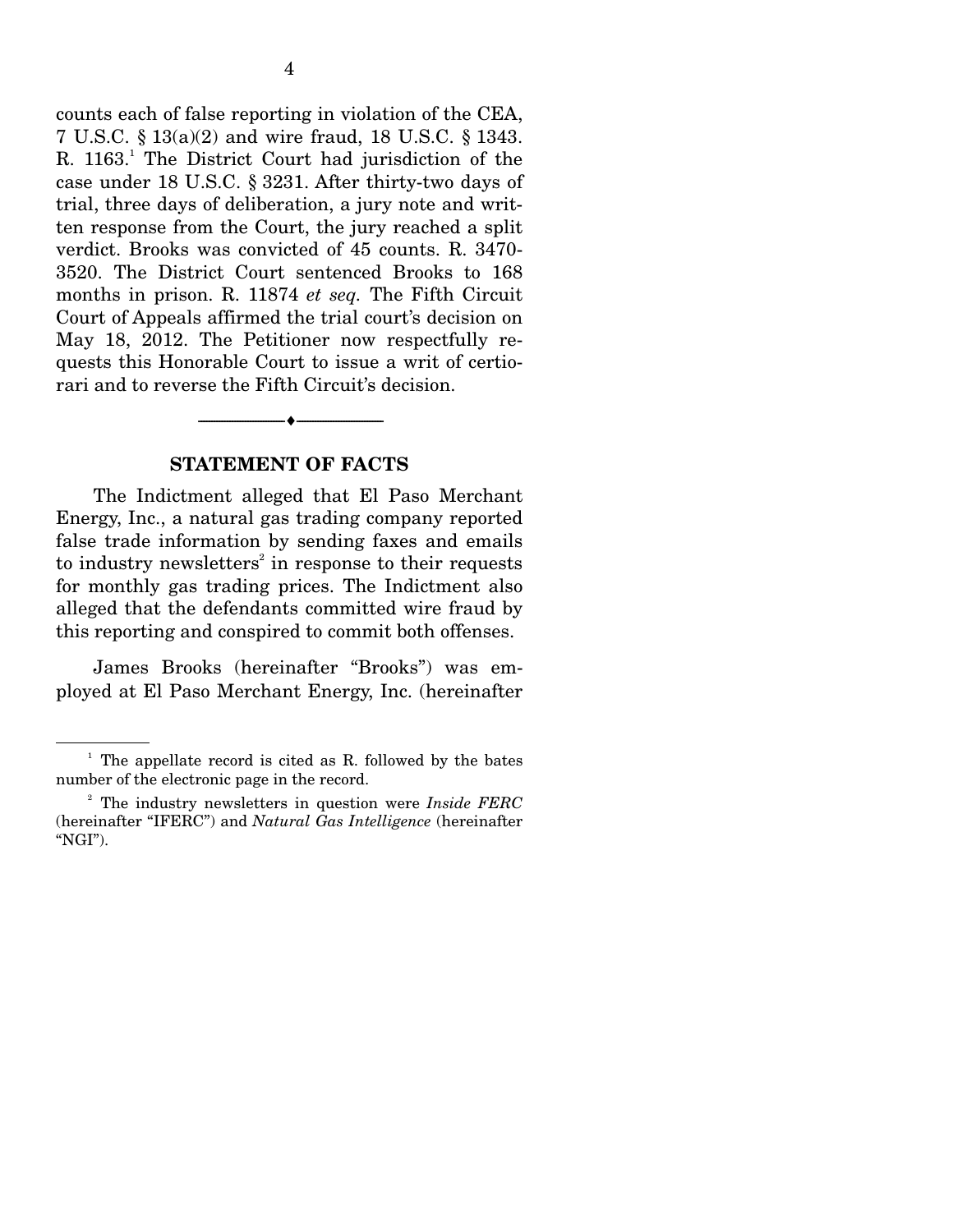"EPME") as Senior Vice President for Risk Management in 2000 and subsequently as the Managing Director for Natural Gas starting in 2001. Brooks oversaw both physical and basis traders and audited the fair market value prices assigned to contracts owned by EPME, using an EPME proprietary computer program created for the company's internal use. EPME's Head of Global Trading, Tim Bourn, instructed Brooks to see that the traders submitted price information to IFERC and NGI.  $DX1$ ,  $2$ , R.  $5873$ -5874. Brooks carried out this directive by generally seeing that the traders submitted this information to both publications.

 In October of 2000, Brooks sent an email to all EPME gas traders seeking opinions on how this information should be reported; whether they should report fair market "book bias," as they had in the past, or whether they should report "fixed trades" only. The majority of persons who responded suggested that EPME should report as it had in the past, which consisted of an internal computer generated determination of what was described as "book bias." GX375 and GX376.

 El Paso traders received no additional payment to report "prices" and there was no government regulation or oversight of this reporting process, the way the publications' surveys were conducted, or the manner in which the magazines determined and eventually reported "index prices." NGI did not

<sup>3</sup> Reference to DX and GX are to Defendants' and Government's exhibits respectively.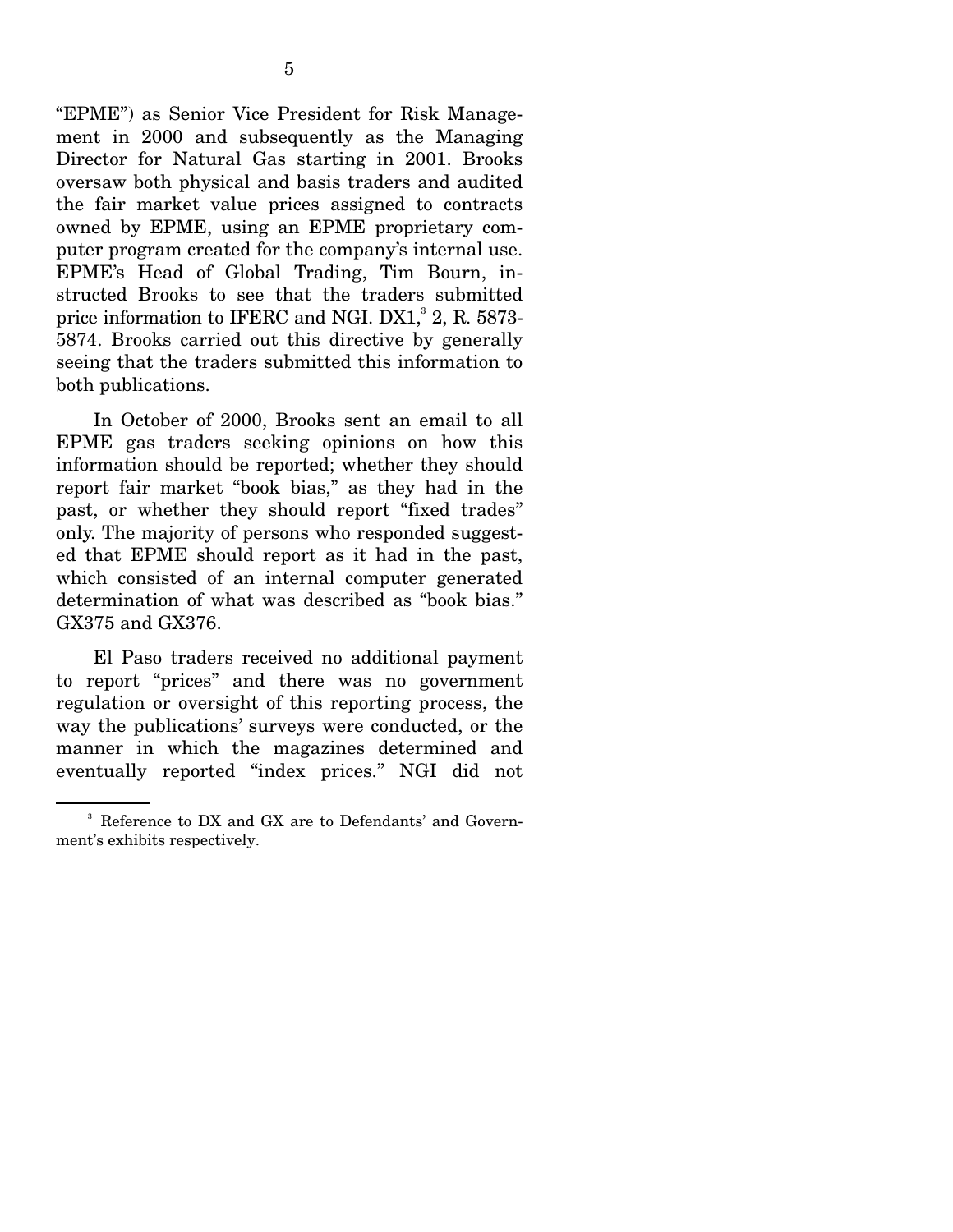publish any instruction as to which transactions (fixed or "book bias") the traders were to report. IFERC did publish instructions that traders were to report "fixed-price," "physical," and "baseload" trades conducted during "bid week." However, the instructions left many of these key terms undefined and testimony in the criminal trial confirmed various different understandings of the meaning of these terms.

 During its case in chief, the government called editors from both publications who testified that neither publication used a strict average of the reported index prices. In fact, the uncontroverted testimony was that both publications used their own methods and other information to calculate their numbers, including such diverse factors as the weather, demand, supply, pipeline conditions, historical relationships between pricing points, storage, the NYMEX/ Basis relationship and trading in the daily market. R. 4319-4322. So the word "price" was somewhat ambiguous in the context of this process. R. 8938-8939, R. 8747.

 The district court denied several jury instructions requested by the defense, including a "good faith" instruction and the defense version of the "willful blindness" instruction modeled on this Court's recent decision in *Global-Tech Appliances, Inc. v. SEB, S.A*, 131 S.Ct. 2060, 179 L.Ed.2d 1167 (2011). R. 2594, R. 10046, R. 3266, R. 10624-10625, R. 3277. Instead the court gave the Fifth Circuit pattern jury instruction for deliberate ignorance over a defense objection and in response to a jury note questioning the apparent conflict between the knowledge requirement and the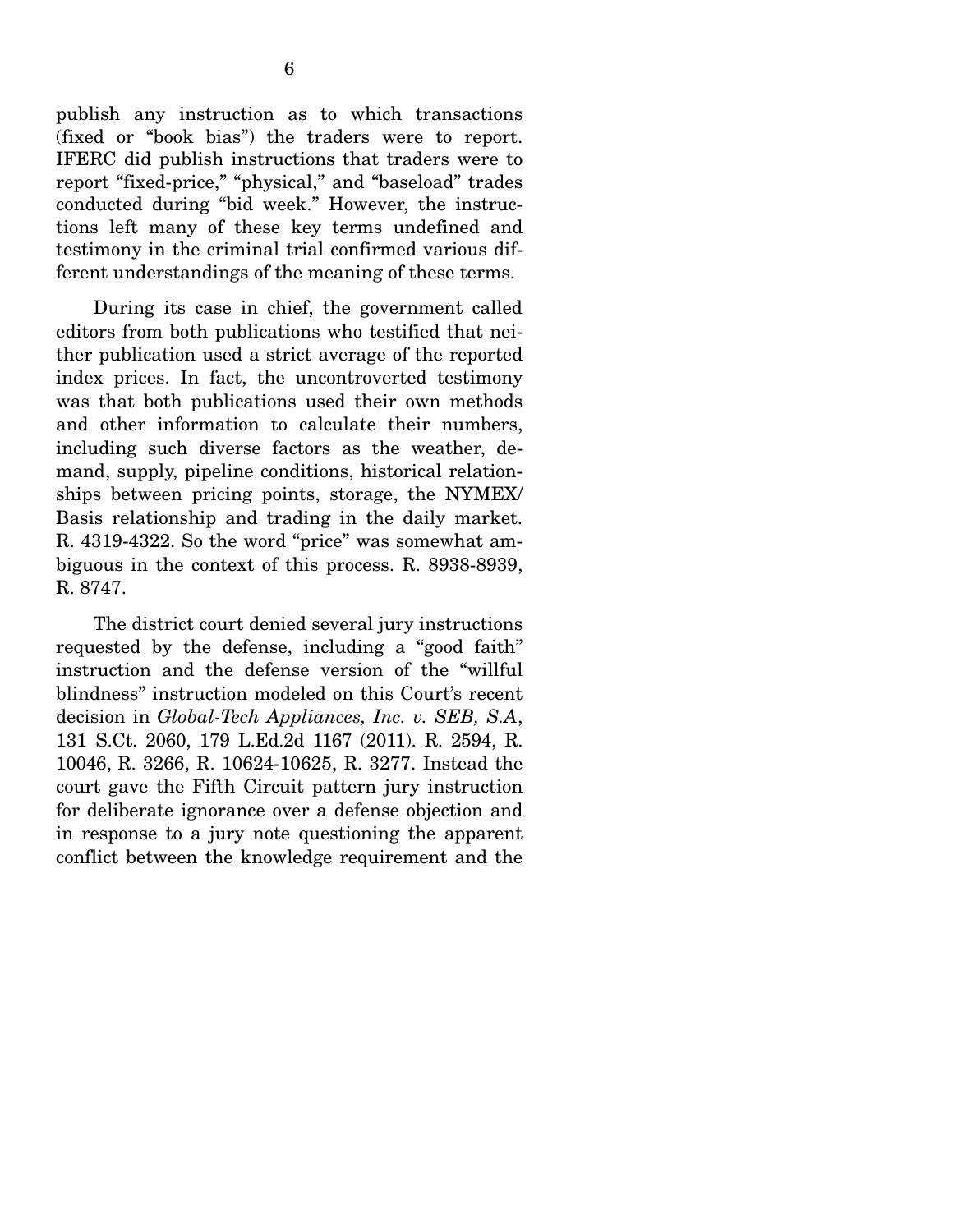prosecution's argument that "ignorance of the law is no excuse," the court instructed the jury that the Government need not prove that the Defendant "knew" his conduct was unlawful.

#### --------------------------------- i ---------------------------------

## **REASONS FOR GRANTING THE PETITION**

 The modern proliferation of complex criminal regulatory and statutory schemes warrants reconsideration of whether a citizen may be held responsible for conduct without knowledge of the unlawfulness of that conduct, regardless of any willfulness requirement.

 In *Global-Tech Appliances, Inc. v. SEB, S.A.*, 131 S.Ct. 2060, 179 L.Ed.2d 1167 (2011), this Court held that willful blindness must "almost" equate with actual knowledge of wrongdoing<sup>4</sup> and must not include recklessness, as the Fifth Circuit's deliberate ignorance pattern jury instruction allows (as do the pattern jury instructions for the First and Seventh Circuit Courts of Appeals). This Court should grant certiorari to make uniform among the Courts of Appeals the requisites of a "willful blindness" and

<sup>4</sup> "[A] willfully blind defendant is one . . . who can almost be said to have actually known the critical facts," whereas "a reckless defendant is one who merely knows of a substantial and unjustified risk of such wrongdoing." *Global-Tech, supra,* 131 S.Ct. at 2070-2071.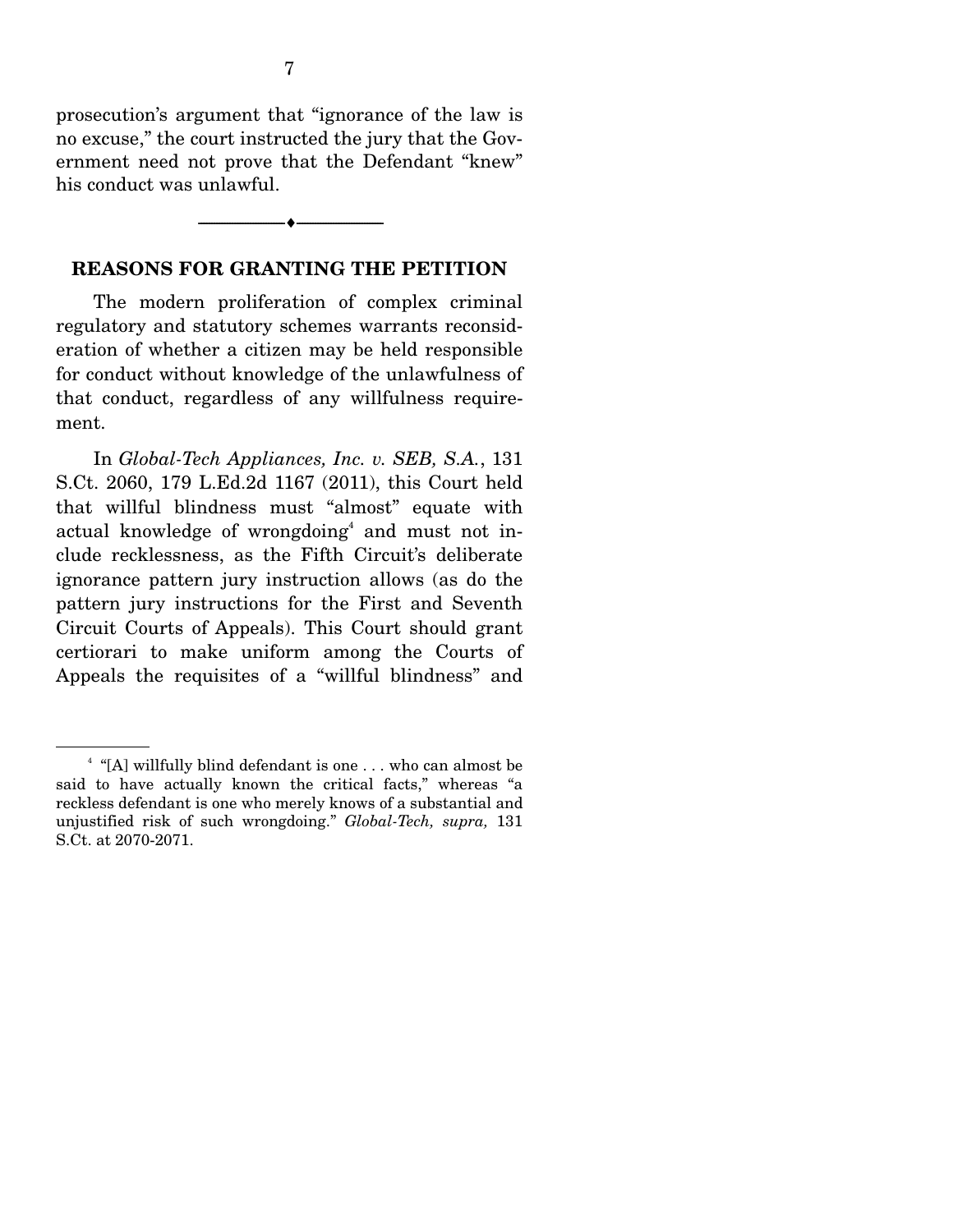other *mens rea* instructions required in complex criminal cases, charging specific intent crimes.

 The trial court charged the jury with the Fifth Circuit Pattern instruction and declined to give the instruction requested by Brooks and modeled after the recently decided *Global-Tech* case, *supra.*<sup>5</sup> The Fifth Circuit instruction given stated:

You may find that a defendant had knowledge of a fact if you find that the defendant deliberately closed his eyes to what would otherwise have been obvious to him. While knowledge on the part of the defendant cannot be established merely by demonstrating that the defendant was negligent, careless, or foolish, knowledge can be inferred if the defendant deliberately blinded himself to the existence of a fact.

#### R. 3437.

 The defense specifically objected on the grounds that the proposed instruction failed to require either that defendant was aware of a high probability that his conduct was illegal or took deliberate actions to avoid learning the illegal nature of that conduct. On appeal, the Fifth Circuit noted that *Global-Tech* 

<sup>&</sup>lt;sup>5</sup> The defense requested that the jury be instructed that; "In deciding knowledge, you may consider whether the Defendant was subjectively aware of a high probability of the existence of illegal conduct and the Defendant purposefully contrived to avoid learning of the illegal conduct." R. 10016.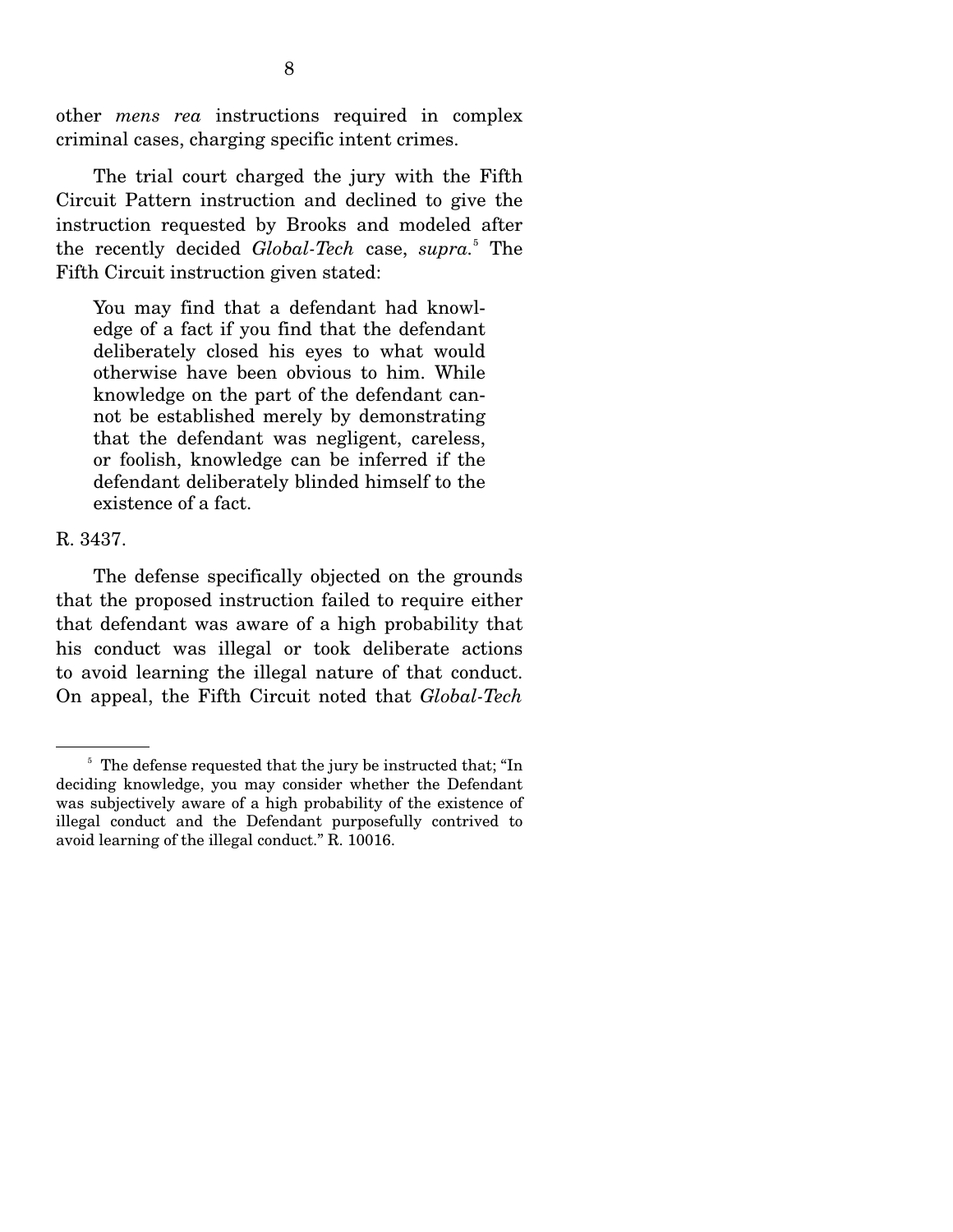"seemed"<sup>6</sup> to apply to criminal cases and that its pattern jury instruction met the standard set forth in *Global-Tech,* since unlike the Tenth Circuit, the Fifth Circuit instruction did not allow a finding of willful blindness when there is only a "known risk" and where the defendant did not make an active effort to avoid knowledge.

 However, the above Fifth Circuit instruction requires neither that the defendant subjectively believed that there is a high probability that his conduct was illegal, nor that the defendant took deliberate steps<sup>7</sup> to avoid learning that his conduct was illegal. In the Fifth Circuit instruction, a defendant need only close his eyes to a "fact" that would otherwise have been obvious to him, and blind himself to the existence of facts, without regard to any knowledge of the illegal nature of this conduct. While the Fifth Circuit instruction expressly excludes consideration of "negligence," Circuit court case law prior to *Global-Tech, supra,* acknowledges that its pattern instruction does not rule out a finding of knowledge under such a negligence standard. In

<sup>6</sup> *United States v. Brooks*, 681 F.3d 678, 703 (5th Cir. 2012) ["Although *Global-Tech* was a civil case, the standard **seems** to apply equally to criminal deliberate ignorance."].

<sup>7</sup> *Global-Tech Appliances, Inc. v. SEB, S.A*., 131 S.Ct. 2060, 2072 (2011) also requires that the defendant take "deliberate steps to avoid knowing" a high probability of illegality. Together what is required is that it can "almost be said the defendant actually knew." *Global-Tech,* 131 S.Ct. at 2071, quoting G. Williams, Criminal Law § 57, p. 159 (2d ed. 1961).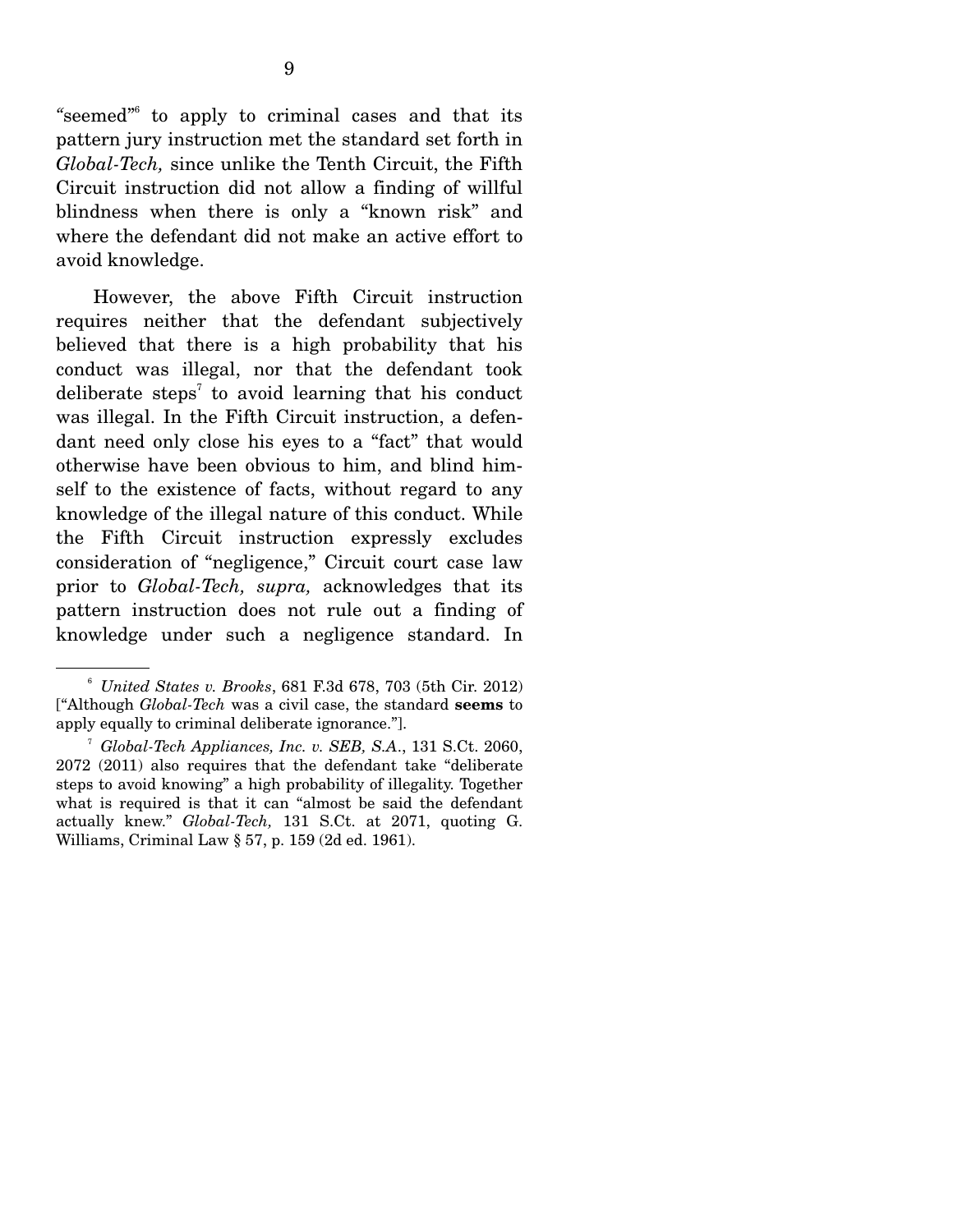*United States v. Ojebode,* 957 F.2d 1218, 1229 (5th Cir. 1992) the Court held that:

A deliberate ignorance instruction allows the jury to convict without finding that the defendant was aware of the existence of illegal conduct. It therefore creates a risk that the jury might convict on a lesser negligence standard. The jury, for example, might find deliberate ignorance merely because it believed the defendant should have been aware of the illegal conduct.

This Court described a "negligent defendant" as "one who should have known of a similar [substantial and unjustified] risk but, in fact, did not." *Global-Tech,* 131 S.Ct. at 2071. Thus, the Fifth Circuit has recognized the danger that this Pattern jury instruction fails to provide the protection that this Court held was applicable even in a civil case.<sup>8</sup>

 The first prong of the *Global-Tech* "willfully blind" test requires proof that the defendant subjectively "believed" there was a high probability of criminal conduct as opposed to simply being "aware" of same. "Believe" is defined in Black's Law Dictionary as "to feel certain about the truth of; to accept as true." "Aware" on the other hand, is defined in Funk and Wagnall's Dictionary as "possessing knowledge of (some fact or action); conscious; cognizant." This is the very

<sup>&</sup>lt;sup>8</sup> The Third Circuit has changed its pattern jury instruction to conform with *Global-Tech.* Third Circuit Pattern Jury Instruction 5.06.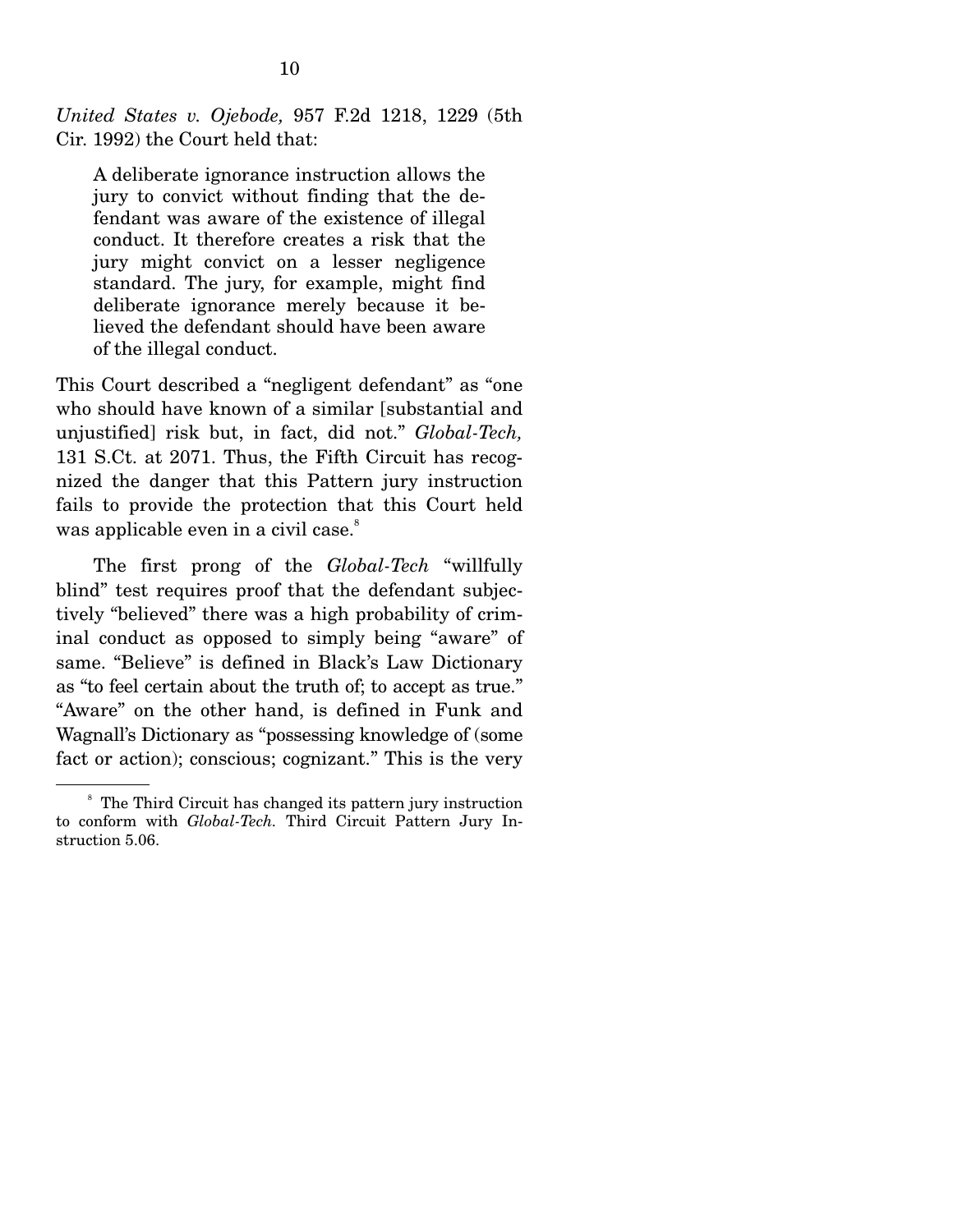definition that this Court implicitly rejected when it defined a merely "reckless defendant" as "one who **merely knows** of a substantial and unjustified risk of such wrongdoing." *Global-Tech,* 131 S.Ct. at 2071. The use of a subjective belief is closer to actual knowledge. This Court specifically chose the word "believed" thus ensuring that the burden of proof is not lowered to the standard of recklessness or negligence when the statute mandates knowing and intentional conduct. For if the defendant were simply "aware" that a particular outcome is a possibility, and yet chooses to ignore it, then the defendant is guilty of being only reckless. See, e.g., *United States v. Heredia*, 483 F.3d 913, 917 (9th Cir. 2007) ("defendant was aware of a high probability that drugs were in the vehicle . . . You may not find such knowledge, however, if you find that the defendant actually believed that no drugs were in the vehicle driven by the defendant"). $\degree$ 

 Further, where as here, specific intent offenses are charged, instructing a jury that "ignorance of the law is no excuse" only serves to confuse the issue of the requisite scienter, particularly when dealing with confusing and complex statutory schemes such as the CEA. In this case, the jury demonstrated its

<sup>9</sup> In this regard, the post-*Global-Tech* pattern instructions for the First and Seventh Circuits require less in their willful blindness jury instructions than this Court requires. See: *United States v. Denson,* 11-1042, 2012 WL 3125111 (1st Cir., August 2, 2012); *United States v. De Jesus-Viera*, 655 F.3d 52, 59 (1st Cir. 2011); *United States v. Pabey*, 664 F.3d 1084, 1091 (7th Cir. 2011).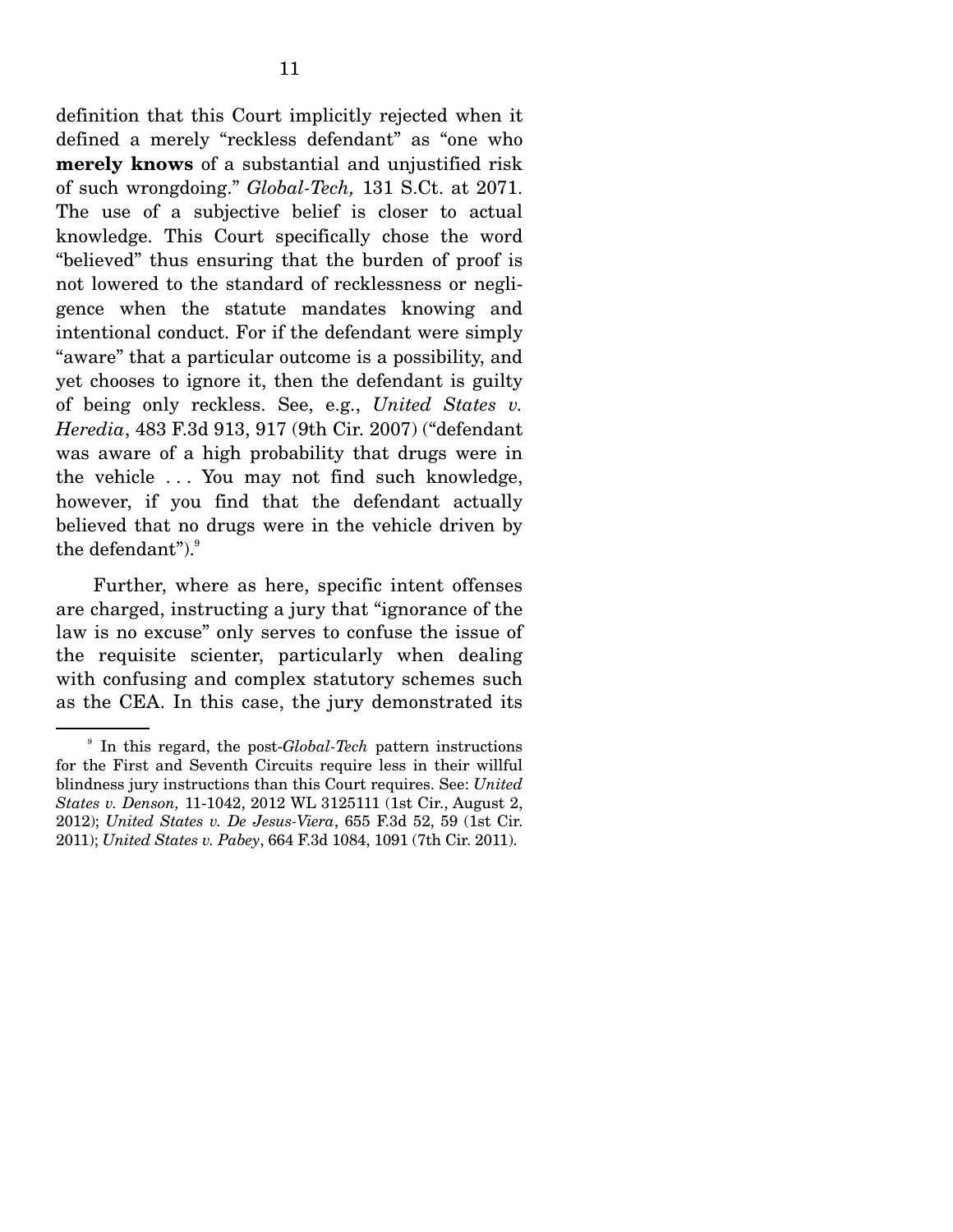confusion with regard to this very issue, sending the court the following note during their deliberations:

In the second part of count one it states, that the defendant knew the unlawful purpose. Doesn't this contradict the idea that ignorance of the law is no excuse. $10$ 

The court replied in writing, over objection:

There is no contradiction*. The Government is not required to prove that a defendant knew the purpose of the agreement was in fact unlawful*, that is, in violation of a statute, but the Government must prove the defendant knew the purpose of the agreement, and the Government must prove that the purpose was in fact unlawful.

 $(Emphasis supplied).$ <sup>11</sup>

Count one was the conspiracy count. The objects of the charged conspiracy were the specific intent offenses of wire fraud and false statements under the Commodity Exchange Act, 7 U.S.C. § 13(a)(2) [CEA]. Since the *mens rea* required for each object of the conspiracy is the specific intent to commit the object offenses, the "ignorance of the law" instruction is confusing and misleading. It tends to negate the

 $10$  The prosecutor had argued to the jury panel during voir dire that "ignorance of the law is no defense." R. 1192-5.

 $11$  Similar to the trial judge's response to a jury note expressing the jury's similar concerns in *Cheek v. United States,*  498 U.S. 192, 197-198, 111 S.Ct. 604, 112 L.Ed.2d 617 (1991).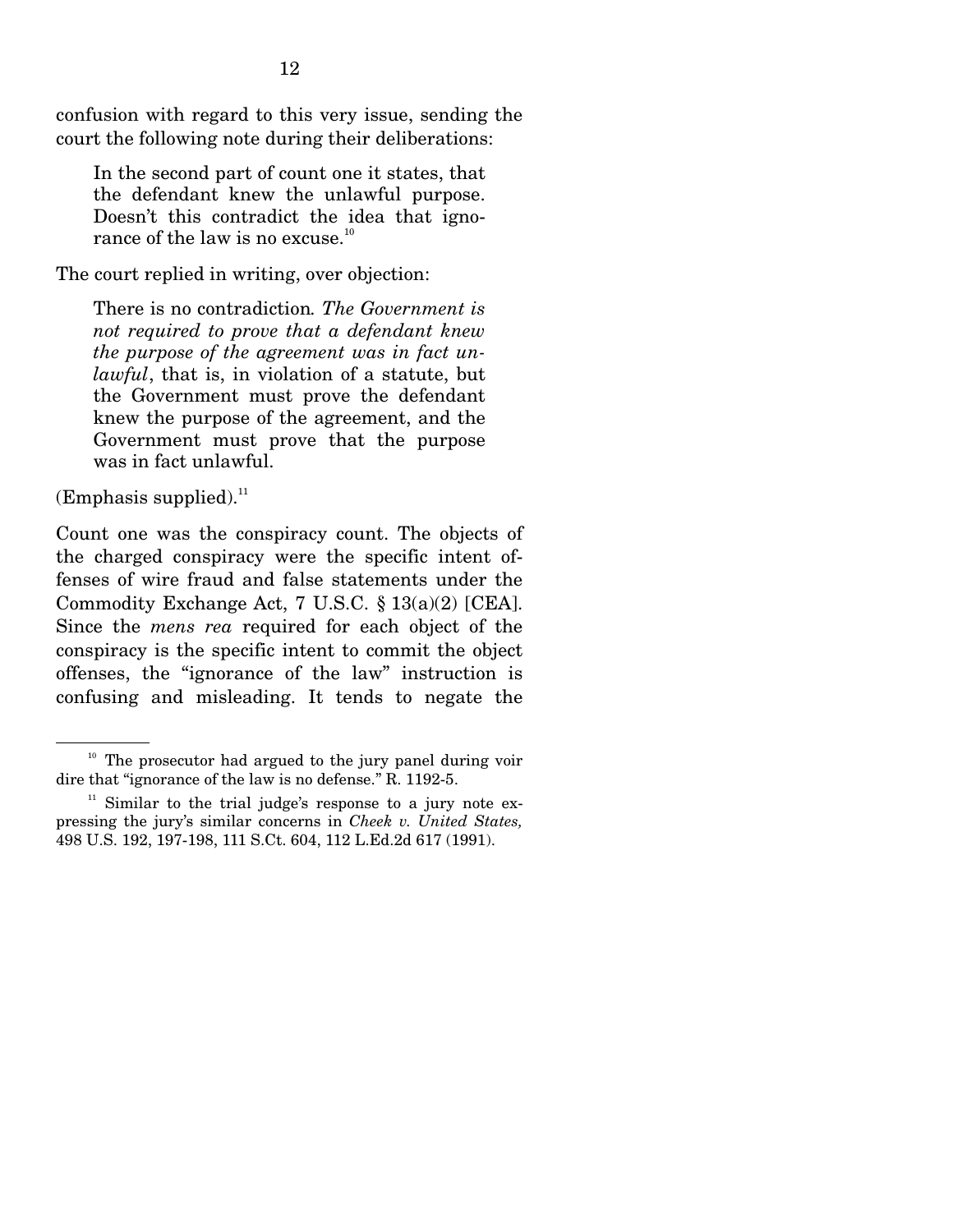specific intent requirements. In *United States v. Schilleci*, 545 F.2d 519 (5th Cir. 1977) a conspiracy charged illegal bugging of the district clerk's office and perjury. The jury was instructed that the crimes were specific intent crimes and that ignorance of the law was no excuse. Like this case, the jury sent a note that they were confused whether the specific intent portion of the charge and presuming to know the law portion of the charge appeared to be in conflict. The Fifth Circuit overturned the conviction since the "ignorance of the defendant of the applicable law went to the heart of his denial of the specific intent necessary for a violation of the law."<sup>12</sup>

 Here jurors were to have considered whether Brooks had the specific intent to join a scheme to defraud the government and whether Brooks had the specific intent to knowingly make a report that he knew was false and inaccurate and that he knew was delivered in interstate commerce. The jury asked whether Brooks need know that the purpose of the conspiracy was unlawful and was told by the trial court that he did not. The jury was also told that ignorance of the law was no excuse. Understandably confused, the jury sent a note during their deliberations inquiring whether the requirement that defendant "knew the unlawful purpose," conflicted with the concept that "ignorance of the law is no excuse." This written response by the court that the defendant did

<sup>&</sup>lt;sup>12</sup> Moreover, in closing the prosecutor here argued "they do not have to subjectively be aware that something was against the law." R. 5014-5015.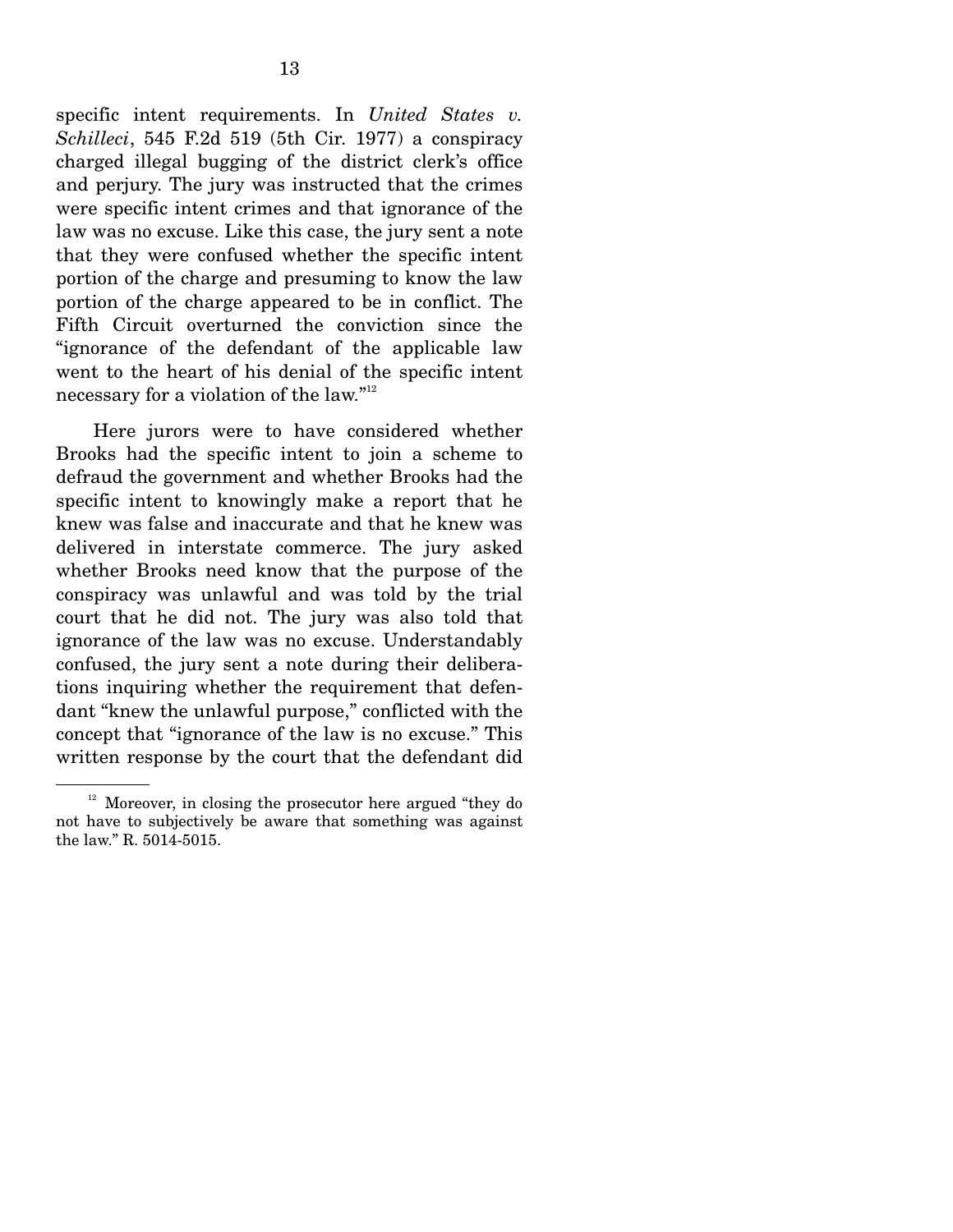not need to recognize that his conduct was unlawful ignored the fact that the objects of the conspiracy required Brooks' specific intent to engage in a scheme to defraud the Government, meaning that he had to know that it was a scheme to defraud, that he engaged in material falsehood and used interstate wires in furtherance of that fraud. *United States v. Brooks,*  681 F.3d 678, 700 (5th Cir. 2012) [regarding the elements of wire fraud]. The Fifth Circuit stated that Brooks came closer to being correct about the confusion injected by the court's supplemental instruction, rejecting his claim in light of the jury charge as a whole.<sup>13</sup> However, the jury was not told to consider the instructions as a whole. They were only told not to disregard or give special attention to any one instruction. R. 3427.

 Further, the instruction negated the *mens rea* requiring Brooks' knowledge that the reports of natural gas trades were false and inaccurate. *United States v. Valencia,* 394 F.3d 352, 355 (5th Cir. 2004) [setting out the scienter required under  $13(a)(2)$ . The suggestion that ignorance of the law is no excuse and the specific instructions that Brooks need not realize that his conduct was unlawful, injected confusion as to what the government needed to show with regard to the purpose or objects of the conspiracy. Both of those

<sup>&</sup>lt;sup>13</sup> "Although the district court's response possibly could have spelled out the relationship between conspiracy and the underlying substantive offense more clearly, it is not an incorrect statement of the law, particularly in light of the rest of the jury charge." *Brooks,* 681 F.3d at 700.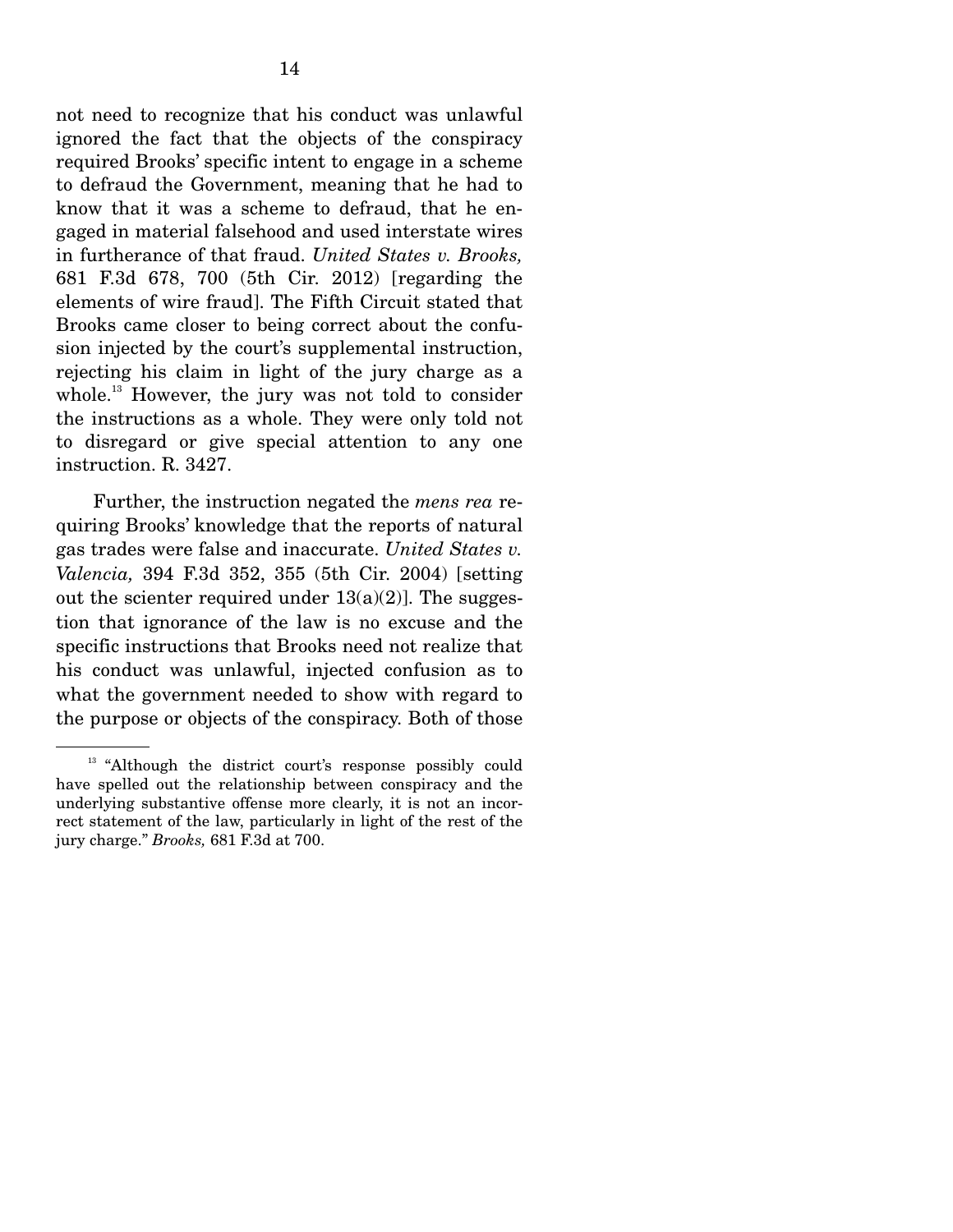objects required the Government to establish a specific intent to violate the law, which the instruction negated. One must know that a matter is false or misleading; not merely have knowledge of the matter under the CEA. And one must form a specific intent to defraud by making material false statements, not just make statements without knowing whether or not they were true or accurate, under the wire fraud statute.

 Moreover, when confronted with a complex statutory and regulatory scheme such as the Commodities Exchange Act, this Court has recognized that:

Based upon the notion that the law is definite and knowable, the common law presumed that every person knew the law ... The proliferation of statutes and regulations has sometimes made it difficult for the average citizen to know and comprehend the extent of the duties and obligations imposed by the tax laws.

*Cheek v. United States,* 498 U.S. 192, 199-200 (1991).

 This is not just true of income tax violations. Knowledge that one's conduct is unlawful should be required any time a citizen is charged in a complex and confusing regulatory scheme. See: *Ratzlaf v. United States,* 510 U.S. 135, 114 S.Ct. 655, 126 L.Ed.2d 615 (1994) [with respect to the willfulness requirement of the anti-structuring statute, the government must prove that the defendant acted with knowledge that his conduct was unlawful regardless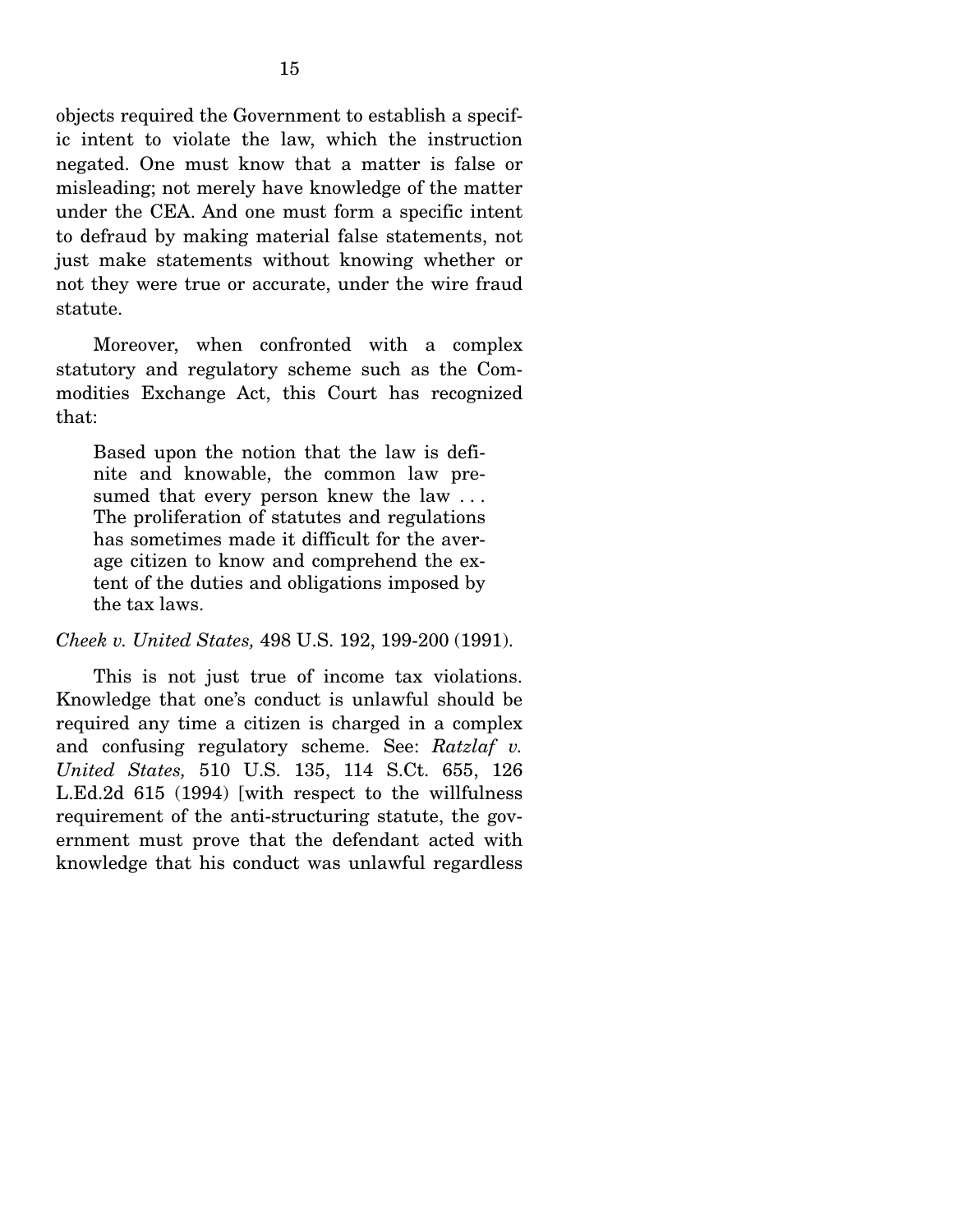whether the complex statutory scheme requires willfulness]; *Bryan v. United States,* 542 U.S. 184, 118 S.Ct. 1939, 1946-1947, 141 L.Ed.2d 197 (1998) [requiring the government prove that the defendant knew his conduct was unlawful in a federal firearms prosecution (violation of 18 U.S.C. §§ 922 and 924)]; *United States v. Davis*, 583 F.2d 190, 193-194 (5th Cir. 1976) [holding that a munitions violation "requires the Government to prove that the defendant voluntarily and intentionally violated a known legal duty," noting that the court "may not instruct that ignorance of the law is no excuse."]; *United States v. Gray,* 751 F.2d 733, 736 (5th Cir. 1985) [holding that in a mail fraud prosecution, "to establish specific intent the government must prove the defendant knowingly did an act which the law forbids, purposefully intending to violate the law." $l^{\frac{1}{4}}$ 

#### **CONCLUSION AND PRAYER**

--------------------------------- i ---------------------------------

 The jury instructions here not only failed to require that Brooks take deliberate steps to blind himself to the illegal purpose of his conduct, but additionally instructed the jury that he did not need to "know" or even suspect that his conduct was unlawful. In combination, the jury instructions

 $^{\rm 14}$  This Court has also recognized that when faced with such complex statutory and regulatory schemes, the defendant is also entitled to the "good faith" instruction, which was requested and rejected in this case. *Cheek v. United States,* 498 U.S. 192, 200 (1991); *United States v. Davis*, 583 F.2d 190 (5th Cir. 1976).